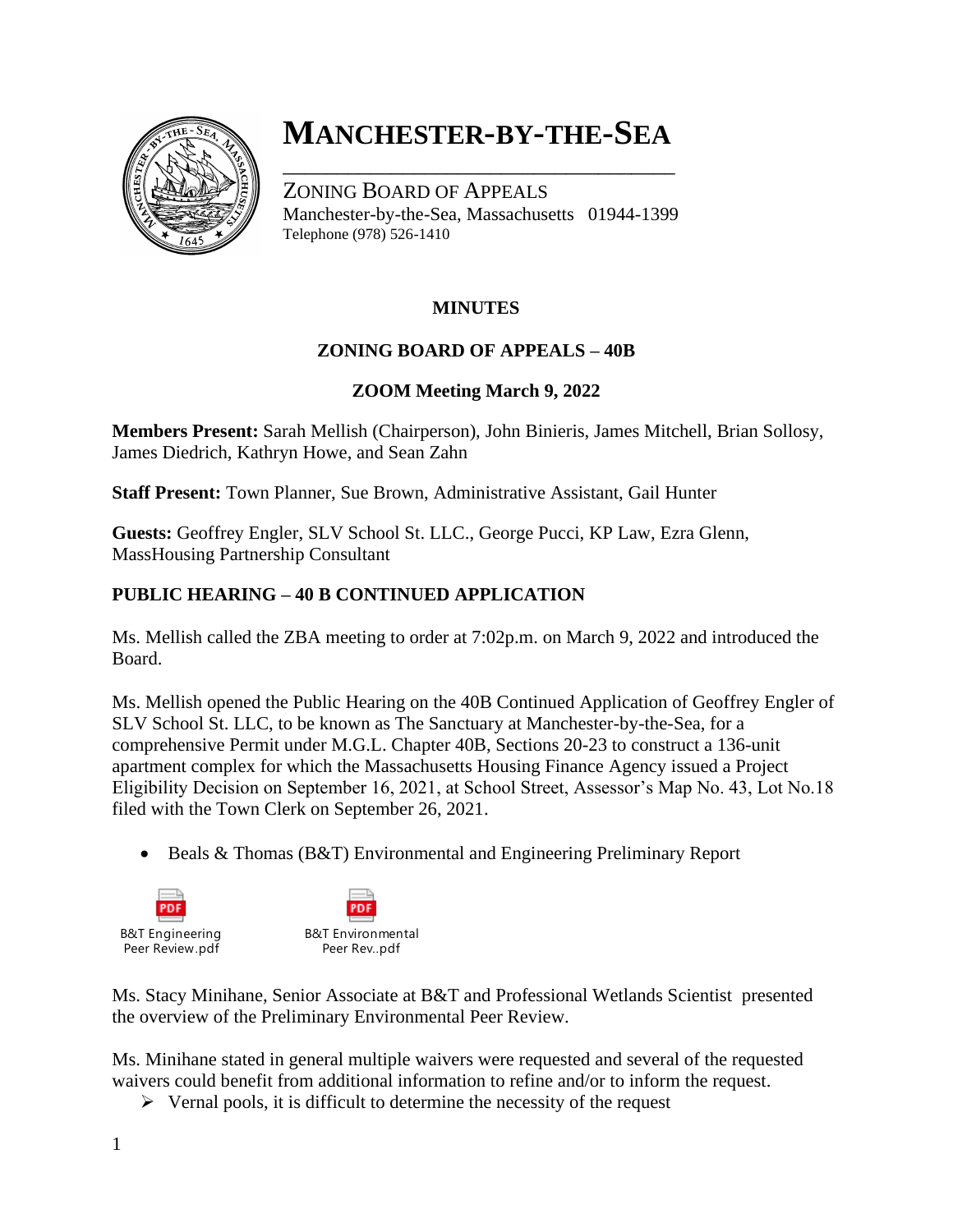- ➢ Section 9 waiver request is very broad and could be refined, it covers a very large section of the By-Law
- $\triangleright$  The way the waivers are framed it would result in a waiver of the By-Laws
- $\triangleright$  There is limited work outlined for the treatment plant and further outline of the plant is requested
- $\triangleright$  The second leeching field requires crossing wetlands, and the outline of the location is not defined
- ➢ Additional information on directional drilling to access the area of the second leeching field is not included
- ➢ Critical areas including vernal pools and Sawmill Brook and the impact the development will have on these areas is not discussed
- ➢ Ms. Minihane stated a Flood Study is warranted to evaluate if the elevation is or is not in the flood plain.

Mr. Matt Cote, Sr. Civil Engineer at B&T reviewed waiver requests for engineering. He noted that there were several administrative requests that were pretty standard in this type of project and there were none that were concerning. He did note the following information that was requested, and the Applicant had indicated the requests for additional information would be addressed in upcoming iterations of plans.

- $\triangleright$  B&T did have questions around the water system extending from School Street under Route 128 and ending at a significant elevation and how the water pressure would work. Overall, the water system plans were vague, B&T is requesting additional information and the Applicant stated the issues will be addressed in upcoming plans.
- $\triangleright$  Snow removal and storage was vague, and B&T is concerned the plans propose storing snow on a steep slope away from the road, it is unclear how the snow gets to the site.
- ➢ Trash room in the garage area and how trash would be serviced by large trucks was unclear. There was mention of external dumpster pads, but the pads were not shown on the plans.
- $\triangleright$  Storm water management, there are inconsistencies in storm water design, but these things can be addressed and corrected at some point.
- $\triangleright$  Test pit information has been requested and B&T looks forward to seeing that.
- ➢ B&T would also like to see a seasonal ground water elevation report
- ➢ Vernal pools on site require special consideration around storm water management. The Applicant has indicated that will be coming.
- $\triangleright$  Landscape design is adequate and robust again there are inconsistencies between plants referenced and depicted.
- $\triangleright$  Geo technical consideration for storm water requires more information.
- $\triangleright$  Additionally, there is a lack of deep boring analysis that would be required for a building this size and B&T would like to see better characterization of those plans.
- ➢ Construction Management Plan around trucking out blasted materials and removal. Applicant indicated it was premature for that kind of analysis.

Ms. Mellish asked about the need for results around deep boring as that relates to the size of the building on the site. Mr. Cote stated B&T had hired Northeast Geotechnical to evaluate the site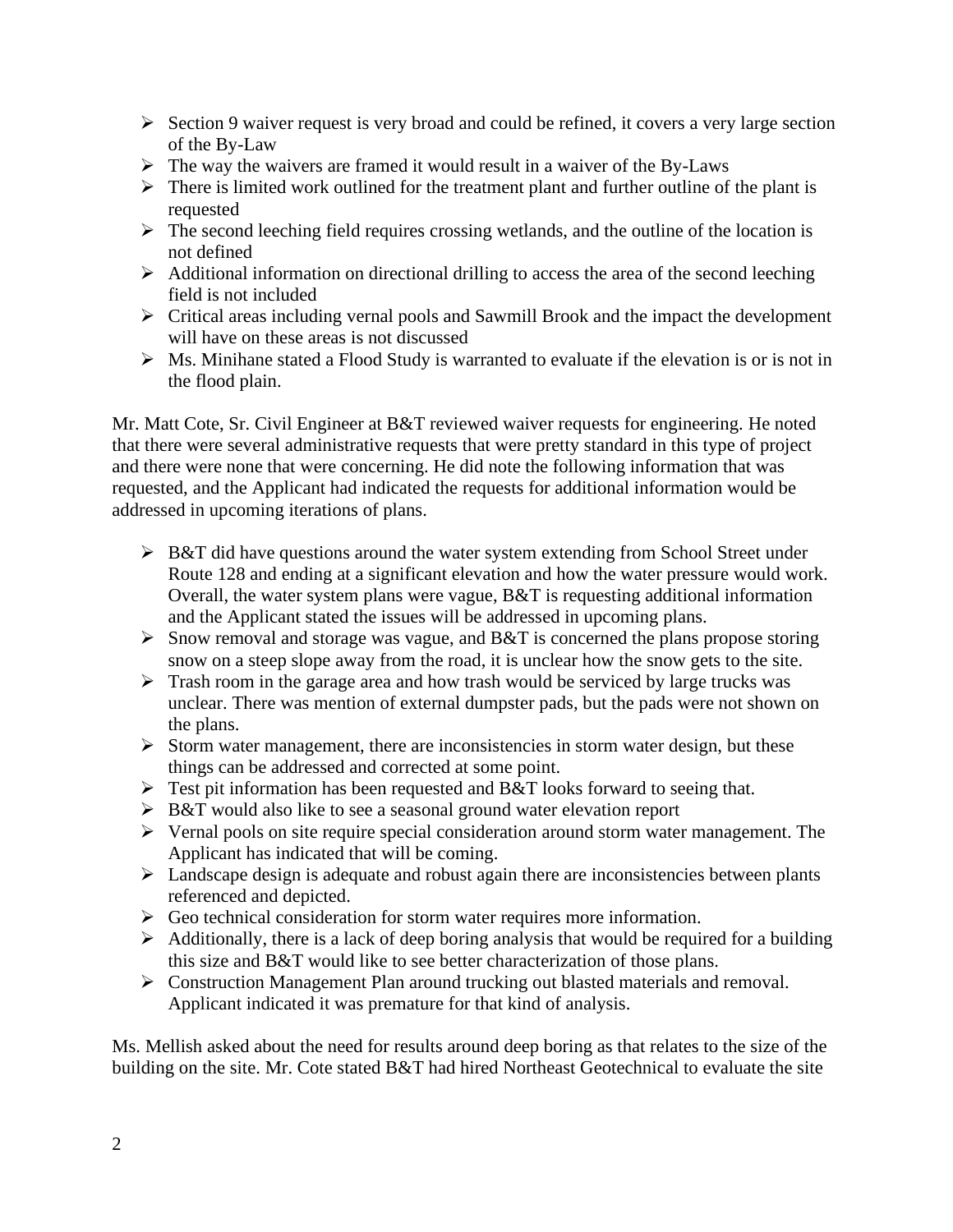and they concluded there was not a lot of analysis to support the size of the building given the topography. It is hard without rock evaluations and B&T echoes the Chair's concern.

#### Board's Questions

Mr. Diedrich thanked Mr. Cote and stated most of the Board members are not familiar with construction issues and there is significant information to absorb. Mr. Diedrich is concerned the Board will need to decide based on incomplete information. Mr. Cote stated this is typical of 40B projects because the cost of acquiring information is substantial and applicants hold off until they get a better sense if the project will be permitted. He indicted the Board would need to define conditions for permitting the project.

Mr. Wilson, Town Moderator, had a statement as a resident not in his official capacity. He stated it was imperative that the Town has complete information on the environmental impact of the project prior to issuing a permit.

Mr. Binieris stated the Board has not seen a Geotechnical Report and that is needed to analyze conditions around soil and ledge to determine what can and cannot be built. In reading the reports requested from B&T and Northeast Geotechnical the site is challenging, and stormwater design is missing. The information is also lacking models that represents the conditions and what will work. Mr. Cote stated B&T echoes those concerns.

Ms. Howe stated B&T requested a number of clarifications on items and recommended the Board adopt all recommended items and request clarification for each item. Mr. Sollosy stated the Board does not know what questions to ask based on incomplete information and he would like to see more.

Mr. Binieris stated the Board has spent time on the number of parking spaces, the length of the driveway and more. At this point the Board is starting to discuss the environmental impact on the wetlands by blasting and the Board will require documentation to measure the impact. Mr. Diedrich agreed with Mr. Binieris indicating we are now discussing the most serious issues of the building and the blowing off of the top of an environmentally sensitive hill and the Town does not want to end up with an environmental disaster.

Mr. Engler acknowledged that B&T had completed a thorough review of the project and he is not contesting their requests for additional information and every item will be responded to. Additionally, he reiterated the project is passed on 30-page schematic plans which will be developed into 300-page construction plans. There are details that will not be provided during the permitting process.

Ms. Mellish responded the Zoning Board of Appeals has the right to request information on each waiver requested and the Board will not be signing off on waivers without additional data. Mr. Engler replied, the Board can request information, but he is confident that the information he will provide is within the context of the 40B Law and changes to reduce the environmental impact are low and clearly stated in the Law.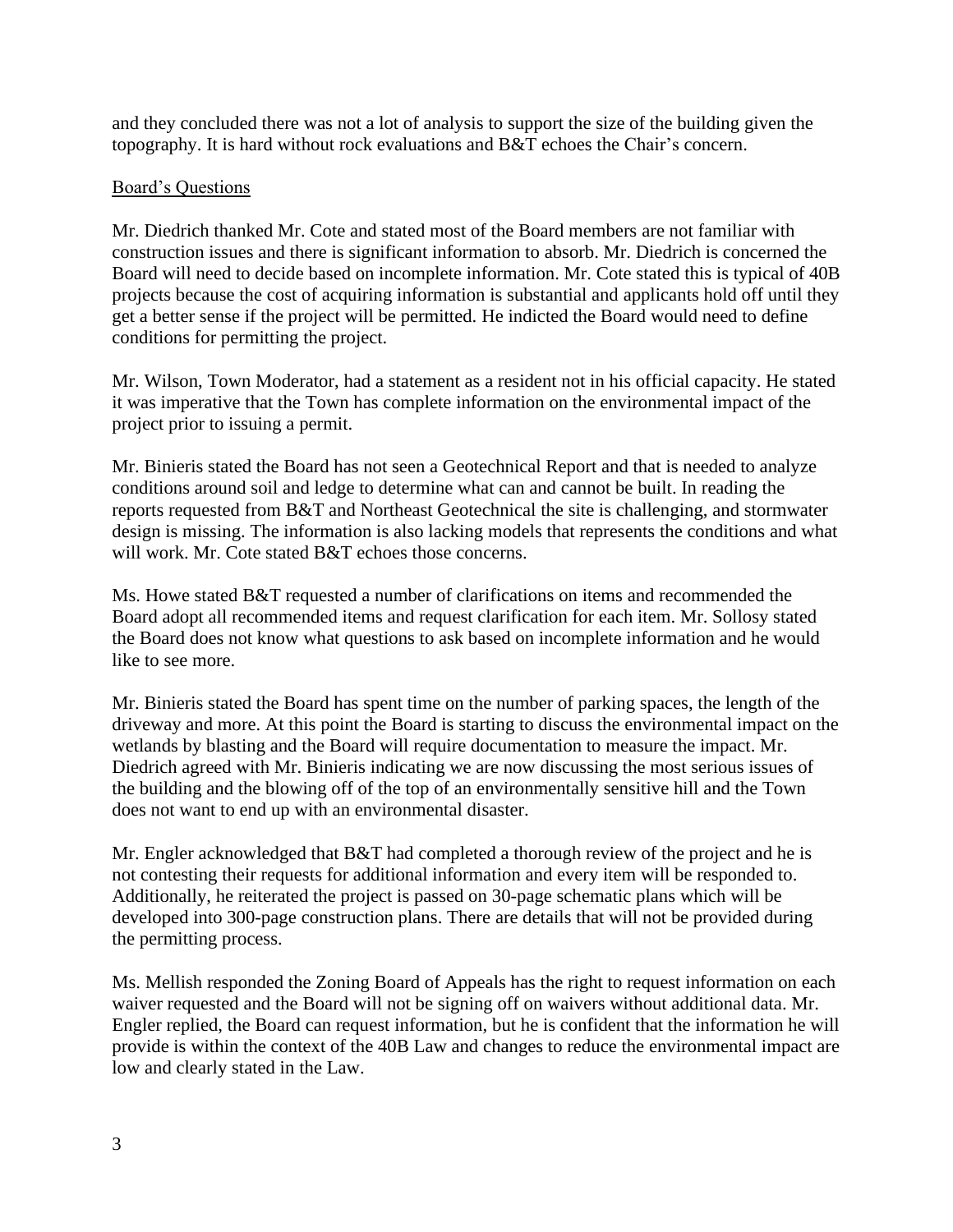Mr. Binieris asked if there was something the Board had requested that was unreasonable. The Board has taken the consultants lead on the preliminary work and B&T will post the permitting review analysis and requests for additional information.

Karen Bennet, 28 Lincoln Street – Ms. Bennet expressed concern around blasting and drilling and the possible impact that will have on neighboring buildings. Ms. Bennet indicated that she lived in proximity to the Middle High School and when that project was built there was significant damage to adjacent homes.

Mr. Hill, Attorney for MECT stated he had a few comments.

- o Mr. Hill noted the Applicant is requesting significant waivers to the Town By-Laws and the Board needs data and evidence on the impact to wetlands.
- o Mr. Hill added if the Board defers judgement on decisions until after the permit is issued the decisions will likely be struck down as decisions have been in a number of similar cases.

Mr. Pucci, Town's Legal Counsel, stated it is very clear that the Board needs significant information to act on permitting waiver requests including a Geotechnical report. Mr. Pucci suggested providing the Applicant the opportunity to provide all requested information. He expressed concern around the lack of information provided so far adding the Board needs sufficient information to make a meaningful decision on this particular site.

Mr. Pucci added information has not been forthcoming specifically citing a request by the Conservation Commission for a Wildlife Habitat Study that should have been initiated on March 1, 2022. The Applicant had shifting views on allowing the Town to fund and pay for a consultant to complete a non-invasive study at the site. Even after the Town provided a comprehensive scope of work. The Applicant refused to allow the Study to go forward leaving the Board deprived of a Wildlife Habitat Study. Now the information is forever lost, and the Board will not know how the waiver requests will impact vernal pools. It is now too late in the process because requested deadlines to get a decision have passed.

Mr. Pucci believes this is the time to request an extension to allow the Board to gather and discuss information with additional Town Boards, Committees and Peer Reviewers. Mr. Pucci stated the Board is at a critical point and because of inadequate information it is realistic to extend the deadline while the Board goes through the information needed and to follow up on meaningful responses. The Board will not grant blanket waivers without specifics.

Ms. Mellish asked the Board if it was the consensus of the Board that the Board would like all the information requested from B&T to be provided. The Board unanimously agreed. Ms. Mellish asked Mr. Engler how long it would take to provide the information requested by B&T with written responses to each item. Mr. Engler stated it would take two weeks.

Mr. Engler informed the Board he is working on a Wildlife Habitat Study and has hired Goddard Consulting to conduct the study. Mr. Goddard is here this evening and can speak to the Study. Mr. Goddard introduced himself stating he is a wetland and wildlife consultant and will be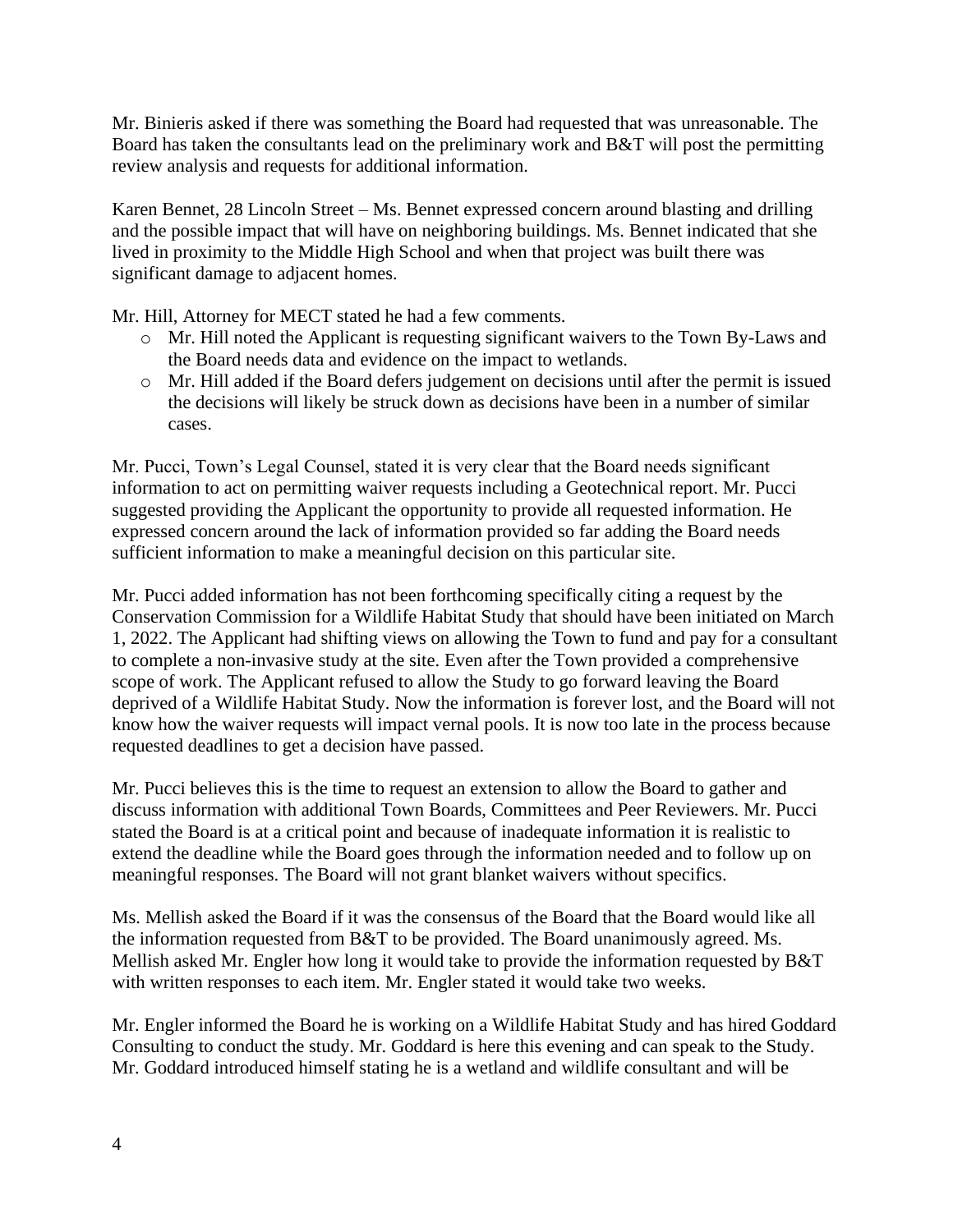conducting an environmental review to access the projects compliance with Massachusetts Wetland Protection Act. He and his team will:

- $\triangleright$  Identify locations of vernal pools
- ➢ Provide a revised set of plans identifying vernal pools
- ➢ Study pools, species, and breeding movements and patterns

Mr. Goddard understands the information that was previously requested and stated the work is underway. He added he will be working through the  $B&T$  recommendations point by point.

Mr. Pucci requested confirmation that Goddard Consulting will specifically respond to the scope of work outlined by the Conservation Commission provided outside of the Public Hearing. He stated the request is time sensitive and separate from all other items the Board has requested. Mr. Engler stated it would not be possible to complete the environmental analysis by April 13, 2022.

Ms. Mellish stated the Board is working in good faith and cannot complete the Public Hearing by May 24, 2022. Ms. Mellish is requesting an extension to September 8, 2022. Mr. Engler stated he can grant an extension at any time. Following additional discussion Mr. Engler agreed to a 30 day extension to June 23, 2022.

Mr. Talerman, Attorney for Mr. Engler stated that the Applicant does not take direction from the Conservation Commission, and he would not provide a report for the Commission to justify waiver requests. He noted that Mr. Engler will be providing a report to justify the waiver requests. Mr. Pucci stated Mr. Talerman was misrepresenting the record and strongly suggested the Board require Goddard Consulting and the Applicant to state when the study commenced and what the scope of work is.

Ms. Howe stated she agrees with Town Counsel stating the Board has the right to be clear on what is being done and what is being committed to. She added there have been a lot of misrepresentations and suggests the Board take Mr. Pucci's advice and be very clear as to exactly what the Applicant has agreed to around the Wildlife Habitat Study.

• Beals & Thomas Requests for Information from Applicant

*As previously stated,* Ms. Mellish asked the Board if it was the consensus of the Board that the Board would like all the information requested from B&T to be provided. The Board unanimously agreed. Ms. Mellish asked Mr. Engler how long it would take to provide the information requested by B&T with written responses to each item. Mr. Engler stated it would take two weeks.

• Review Status of ADA Compliant Sidewalk Design by Applicant

Ms. Mellish asked for additional information on the ADA compliant sidewalk. Mr. Engler stated at huge expense the sidewalk has been designed and will be built only when the Town has built a sidewalk on School Street on the project side of the street. Ms. Mellish stated she does not believe the sidewalk needs to be built on the project side of School Street. The Town will build a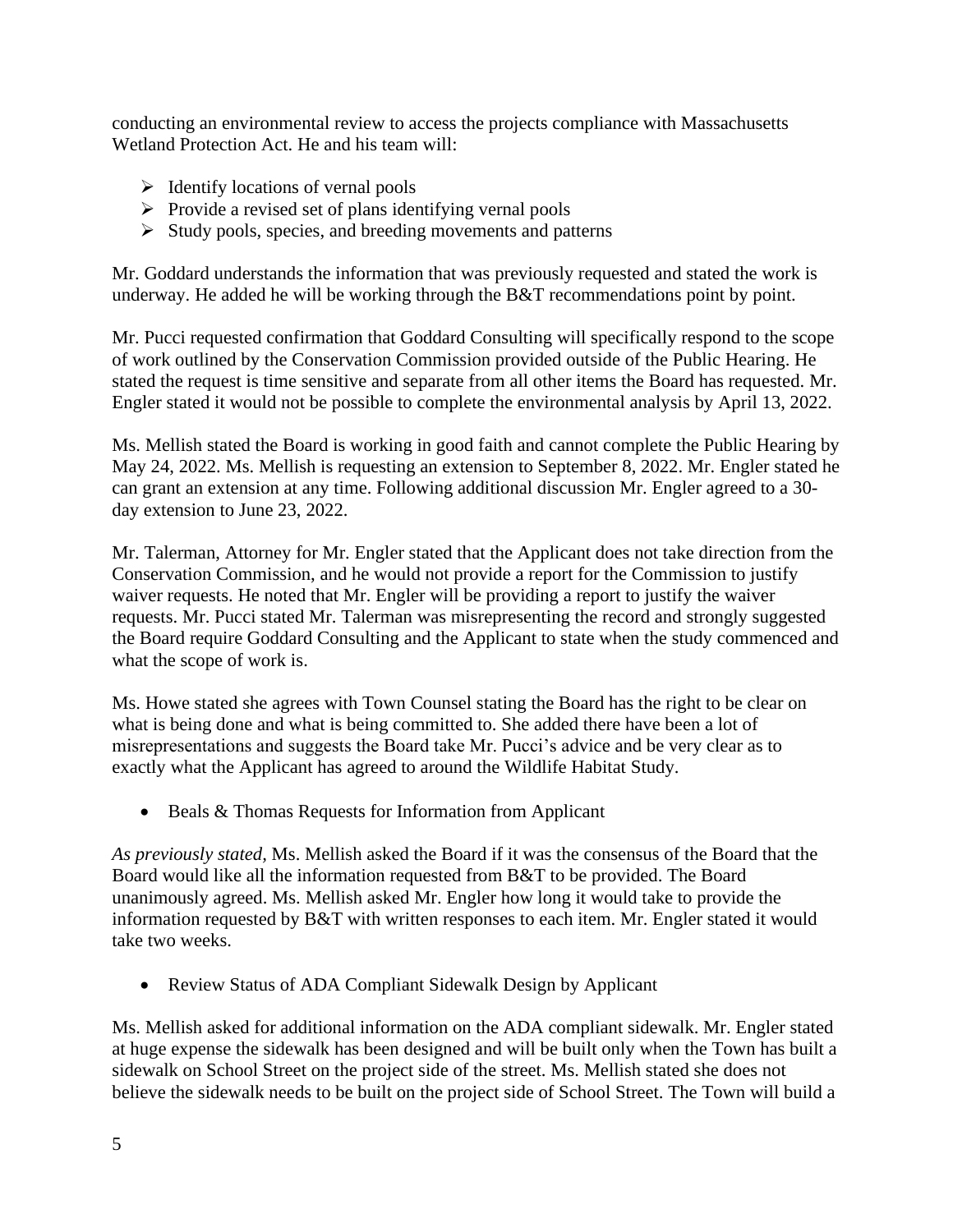sidewalk on the east side of the street with a motion activated crosswalk and light opposite the entrance to the development.

Mr. Engler asked if Mr. Cote had received the test pit memo. Mr. Cote confirmed that he had received the memo.

- Review Responses from Applicant and Items Outstanding
- $\triangleright$  Prior test pit data logs did not contain water level readings, that information is being requested
- ➢ Certification Letter has been received
- ➢ Conservation waivers requested prior to February 9, 2022 are still outstanding. Mr. Engler stated they will be provided by March 23, 2022 at the same time as the revised schematic plan is provided. If he cannot meet that date, he will inform the Board.
- ➢ Driveway length no alternative designs were provided. Mr. Engler stated other options were considered but none of the other options worked.
- ➢ Driveway maintenance and snow removal will be provided with updated engineering.
- $\triangleright$  Total parking spaces for guest and overflow parking. Mr. Engler will provide 10 additional spaces in the garage for guests. Mr. Binieris asked if the spaces were being taken from residents. Mr. Engler indicated they were, but he had provided ample parking for residents. Ms. Mellish asked about an evacuation plan Mr. Engler stated he has never developed an evacuation plan and such a plan is not required by 40B.
- ➢ Summer Traffic and MBTA parking Mr. Engler noted that information is contained in the updated Vanasse report, forwarded on March 28, 2022.
- ➢ Ms. Mellish is requesting a Hydrology Report

Mr. Engler asked if it would be agreeable for his team to work directly with B&T. Ms. Mellish prefers all requests go through Ms. Brown, Town Planner.

Mr. Hill asked about water pressure and requested a Water Capacity Analysis. Mr. Engler stated he was meeting on that issue the next day and will provide additional information. Mr. Hill also suggested a B&T representative participate in the Wildlife Habitat Study. Mr. Engler indicated he has no issue with that request.

Sarah Pierce, 9 Friend Street – Ms. Pierce stated many residents are very concerned and asked about other projects Mr. Engler worked on that were as environmentally sensitive. Mr. Engler stated he had worked on two similar projects one in Winchester and one in Scituate.

Mr. Zahn asked about the timeline for the Wildlife Habitat Study. A representative of Goddard Consulting stated that the team was well into the study and breeding season is from now to the end of April. Mr. Pucci reiterated that the Board needs details on exactly what is being done and when. He suggested that the peer reviewer provide confirmation of the scope of work as earlier requested.

• Next Meeting Continue Public Hearing